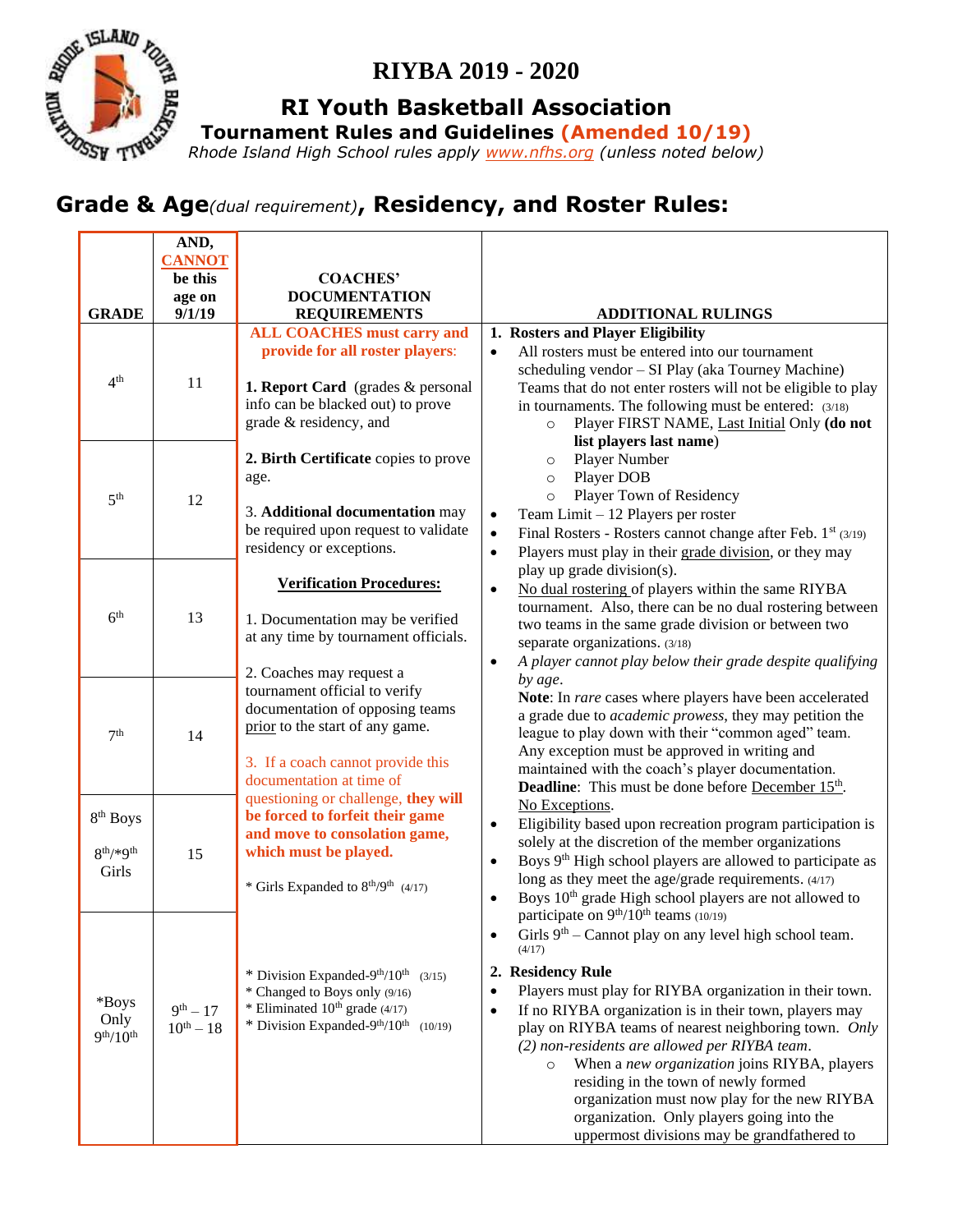| play their last season with their prior                                                                                 |
|-------------------------------------------------------------------------------------------------------------------------|
| team/RIYBA organization. (9/14)                                                                                         |
| Players from Providence are assigned to<br>$\circ$                                                                      |
| organizations based on which zip code they                                                                              |
| reside in:                                                                                                              |
| ٠<br>02901, 02904, 02908 - North                                                                                        |
| Providence                                                                                                              |
| 02902, 02906 - East Providence<br>٠                                                                                     |
| 02905, 02907 - Cranston, CLCF<br>٠                                                                                      |
| $02909 - Johnston$<br>$\blacksquare$                                                                                    |
| 02903 – Bordering town (choice of<br>$\blacksquare$<br>player) $(10/18)$                                                |
| In dual custody situations involving divorce/separation,<br>$\bullet$                                                   |
| parents may decide which travel organization the player                                                                 |
| will play for. Selection of an organization is a FINAL                                                                  |
| decision. Appropriate documentation should be filed                                                                     |
| with RIYBA and kept with coach. (10/18)                                                                                 |
| If a RIYBA Organization does NOT have a team in a<br>$\bullet$                                                          |
| particular division, this shall be treated like a NON-                                                                  |
| RIYBA situation where a player can play for nearest                                                                     |
| bordering RIYBA program and count within the 2 player                                                                   |
| limit. Non-RIYBA players must be reported to RIYBA                                                                      |
| and documentation kept with coach. (10/18)                                                                              |
| NON-RIYBA teams must consist of players living within<br>$\bullet$                                                      |
| the town where the team is located.                                                                                     |
| 3. Non-RIYBA Team Eligibility                                                                                           |
| No AAU teams<br>$\bullet$                                                                                               |
| CYO and Town teams are permitted to participate in                                                                      |
| RIYBA tournaments as long as they meet the residency,                                                                   |
| grade and documentation requirements above (3/18).                                                                      |
| Non-RIYBA teams MUST enter their rosters in Tourney<br>$\bullet$                                                        |
| Machine to participate in tournaments. (3/18)                                                                           |
| It is up to each host organization to verify documentation<br>$\bullet$<br>and information from Non-RIYBA teams. (3/18) |
| 4. Exception Players                                                                                                    |
| Agreements between directors allowing players to cross<br>$\bullet$                                                     |
| over organizations is no longer allowed.                                                                                |
| Any exceptions must be approved by the Rules<br>$\bullet$                                                               |
|                                                                                                                         |
| Committee (3/19)                                                                                                        |

# **GENERAL RULES:**

### *RIYBA Membership*

- e. Basketball organizations wishing to join RIYBA must have representation of at least 3 teams. They must agree to abide by the rules established by RIYBA for RIYBA tournaments. They will be subject to dues and fees imposed as agreed by the membership.
- Each organization has the opportunity to host a tournament.
- Each organization is allowed one vote in membership matters.
- While out of state teams can play in RIYBA tournaments, only RI organizations can become members of RIYBA. (9/14)

#### *Tournaments:*

- Tournaments are organized and managed solely by individual member organizations within RIYBA. 5
- O Beginning in 2019-20, A and B divisions will be included in select tournaments. Impacts to rankings are recognized by the association members. (3/19)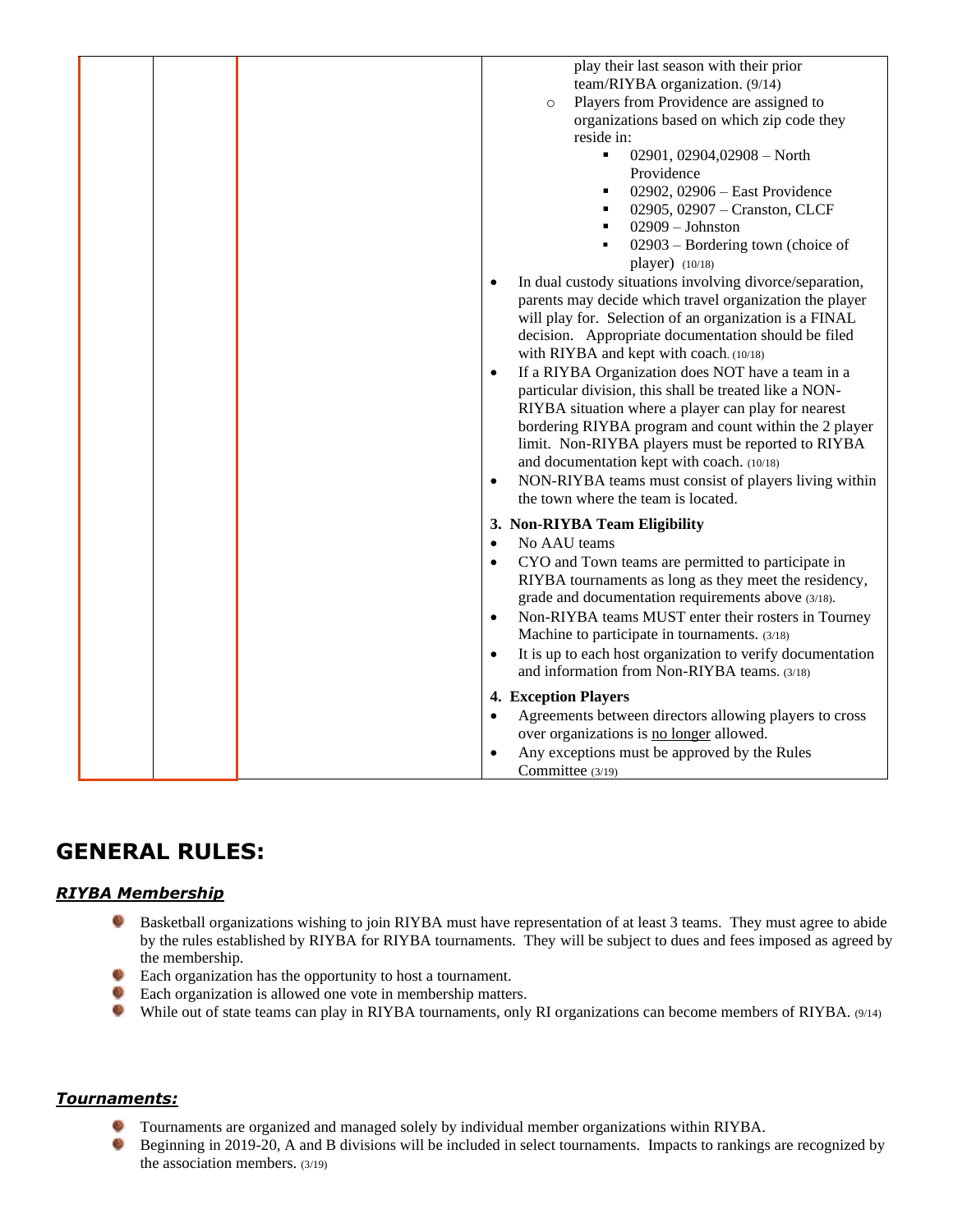- Member organizations collectively agree to abide by RIYBA rules and guidelines in administering these tournaments and submit themselves to RIYBA's general oversight of these rules and guidelines.
- As RIYBA does not participate in these tournaments in any way, RIYBA is not responsible for any inappropriateness, mismanagement, negligence, injury, or any other wrong-doing that may occur in any individual tournament, and as such, is not liable for penalty or remedy in such matters.
- Tournament Cancellations/Postponements: Ultimately, tournament directors and their boards are responsible to make the decisions on tournament cancellations and postponements due to inclement weather. RIYBA is not a part of the decision process – just the conduit for communication of these decisions to the member organizations within RIYBA. (3/18)
	- If part of a tournament is cancelled, those scheduled games will be decided by a coin-flip by RIYBA's master scheduler.
	- If a full tournament is cancelled, the tournament will not be rescheduled. The host organization must first have a discussion with the RIYBA rules committee before issuing mass communication for tournament cancellation.
	- There will be no refunds for individual games or partial tournaments cancelled for inclement weather. If the entire tournament is cancelled, there will be a 50% refund on all "net" registration fees paid to host organization. This will be administered by the host organization. (10/18)

# *RIYBA State Championship:*

- Eligibility: Only teams from RIYBA organizations are eligible for the RIYBA state championship tournament.
- 5 Teams must play in a minimum of four (4) RIYBA tournaments to be eligible for the RIYBA state championship tournament. (9/14)
- Two (2) Divisions: The RIYBA State Championship Tournament will consist of two divisions A and B which will be hosted by separate organizations on the same weekend. (A) / (B) divisions will be determined by standings at the defined cut-off date. (3/15)

# *Coaches:*

- Coaches are mentors and role models for the players they coach. They are also ambassadors of the organizations that they represent. RIYBA expects coaches to comport themselves with these truths in mind. Sportsmanship, integrity, and appropriate manner toward opponents and referees are required.
- In cases of inappropriateness by a coach, RIYBA reserves the right to discipline the coach up to and including dismissal from coaching teams in RIYBA tournaments.
- If a coach is ejected from the game for any reason, that coach shall not be allowed to return to any remaining games in that tournament. Additionally, that coach's organization will pay \$100 fine to RIYBA. Incidents must be reported to RIYBA by the host organizations.
- Only two (2) coaches, including the head coach are allowed on the team bench during games. (Parents, Scorekeepers, etc… may not sit on the bench). Two coaches only. (3/16) Host tournament officials are responsible to monitor this requirement – do not leave to referees only.  $(3/19)$
- Only one (1) coach may be designated to stand and address referees during games.

# *Tournament Scorekeepers and Clock Operators:*

- Each organization must provide two (2) individuals one to operate the clock and one to keep the official scorebook for each game. One person shall not perform both duties. No restrictions on using youth, however, RIYBA encourages all organizations to use qualified workers for these roles. (3/16) Additionally, host tournaments should restrict the number of people allowed at the table to the two assigned workers so as to avoid distraction. Scorekeepers and clock operators should refrain from using cell phones during the games that they are working. (3/18)
- Team scorekeepers should sit in close proximity to the official scorer's table wherever possible. Challenges or reviews should not be yelled across the gyms or address official scorekeepers directly. Rather, team scorekeepers should communicate issues to the head coach, who in turn can ask the referee to consult on the matter. (3/18)

### *Referees:*

- Referees are hired by individual organizations for their tournaments, and may or may not be RI Board Certified Referees.
- Referees represent the highest authority in officiating games and are to be respected by players, coaches, and fans.
- Referees enforce the rules set forth by RIYBA, and have the authority to remove players, coaches, and/or fans from the  $-51$ game or premises in order to keep the game safe and respectful for all participants.
- Only RI Board Certified Referees are allowed to be assigned to the RIYBA State Championship Tournaments. (3/15)
- No RIYBA organization director or coach may referee a team from his/her program at a tournament which their organization is hosting. (9/14)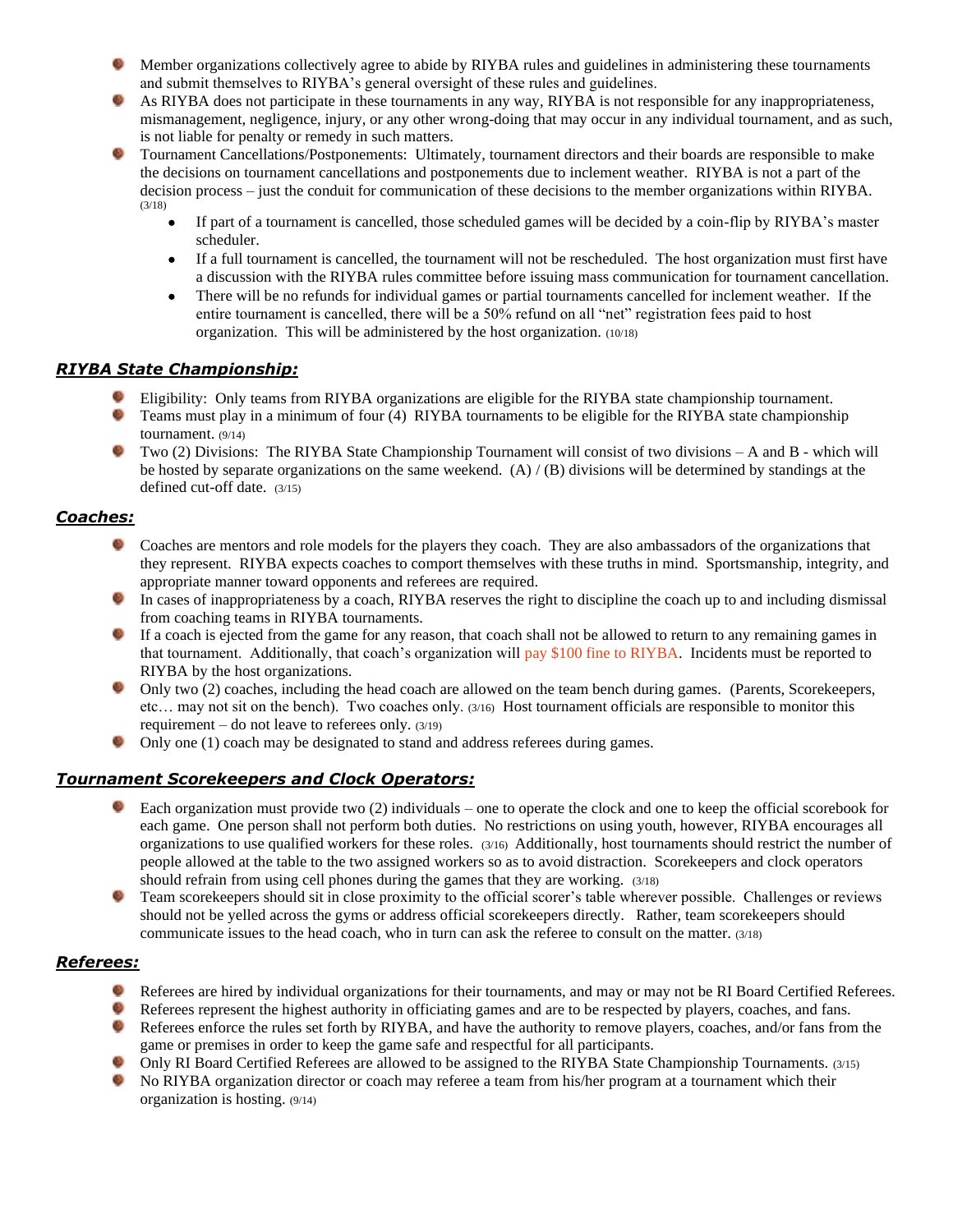# *Parents and Fans:*

- Admission to tournaments, whether purchased or not, is a privilege and a revocable license and may be withdrawn anytime at the discretion of the tournament management representative(s). Your admission may be refused or revoked without refund for reasons including, but not limited to the following:
	- Obvious abuse of alcohol or other intoxicants
	- Fighting, taunting, or any action that may harm or endanger others in the facility.
	- Abusive or foul language and obscene actions.
	- Any behavior resulting in the disruption of the game.
	- Any other conduct deemed to be beyond the bounds of reason for a spectator attending a youth sporting event.

## *Exceptions & Appeals:*

- Rules are created and agreed upon by the member organizations to promote competitive balance and to support the efforts of the member organizations that are providing a service to their respective municipalities. On occasion, reasonable circumstances may lead to exceptions granted to existing rules or rulings under one of the following:
	- **Petition Process**
		- Appeals for relief of rules or decisions must be made in writing (email is fine) and must be first sponsored by both the coach and director of the organization
		- Must be addressed to the President of RIYBA with a copy to the coach and director of the organization.
		- The RIYBA president will forward the appeal request to the Grievance Committee, who will convene on the matter either in person, by phone, or by email. (3/15)
		- The Committee will render a decision in writing and communicate this to the president.
		- The President will communicate the decision to the petitioners with a copy to the coach(es)/directors where applicable.
	- **Exceptions**
		- Documentation for any exceptions must be maintained by the player's coach and be available upon request at tournaments.

# **GAME RULES:**

#### *Basketballs:*

- All Girl Divisions will use basketball size (28.5)
- 6 All Boys  $4<sup>th</sup>$  &  $5<sup>th</sup>$  grades will use basketball size (28.5)
- All other Boys Divisions will use regulation basketball size (29.5)

### *Time:*

- Running time Eighteen (**18**) minute halves
- Clock will stop during all shooting fouls and the last two (**2**) minutes of each half.
- Halftime will be four (**4**) minutes.
- **Exceptions:** 
	- Tournament officials reserve the right to implement the **mercy rule** which allows the clock to continue to run the final 3 minutes of the game if 1 team is leading by more than 20 points
	- Should the tournament schedule fall behind for any reason, tournament officials reserve the right to "catch up" by adjusting pre-game warm ups and/or half-time periods and/or eliminating stop time until schedule is back on time. *Prior notice to both teams in affected games is required*.

### *Timeouts:*

Two (2) timeouts per half *(timeouts may NOT be carried over to the 2nd half and into overtime)* (3/15)

### *Overtime:*

- Overtime will be Two (2) minutes Stop time
- One (1) time out will be given to each team for the overtime period. (Additional timeouts DO NOT carry over from regulation)